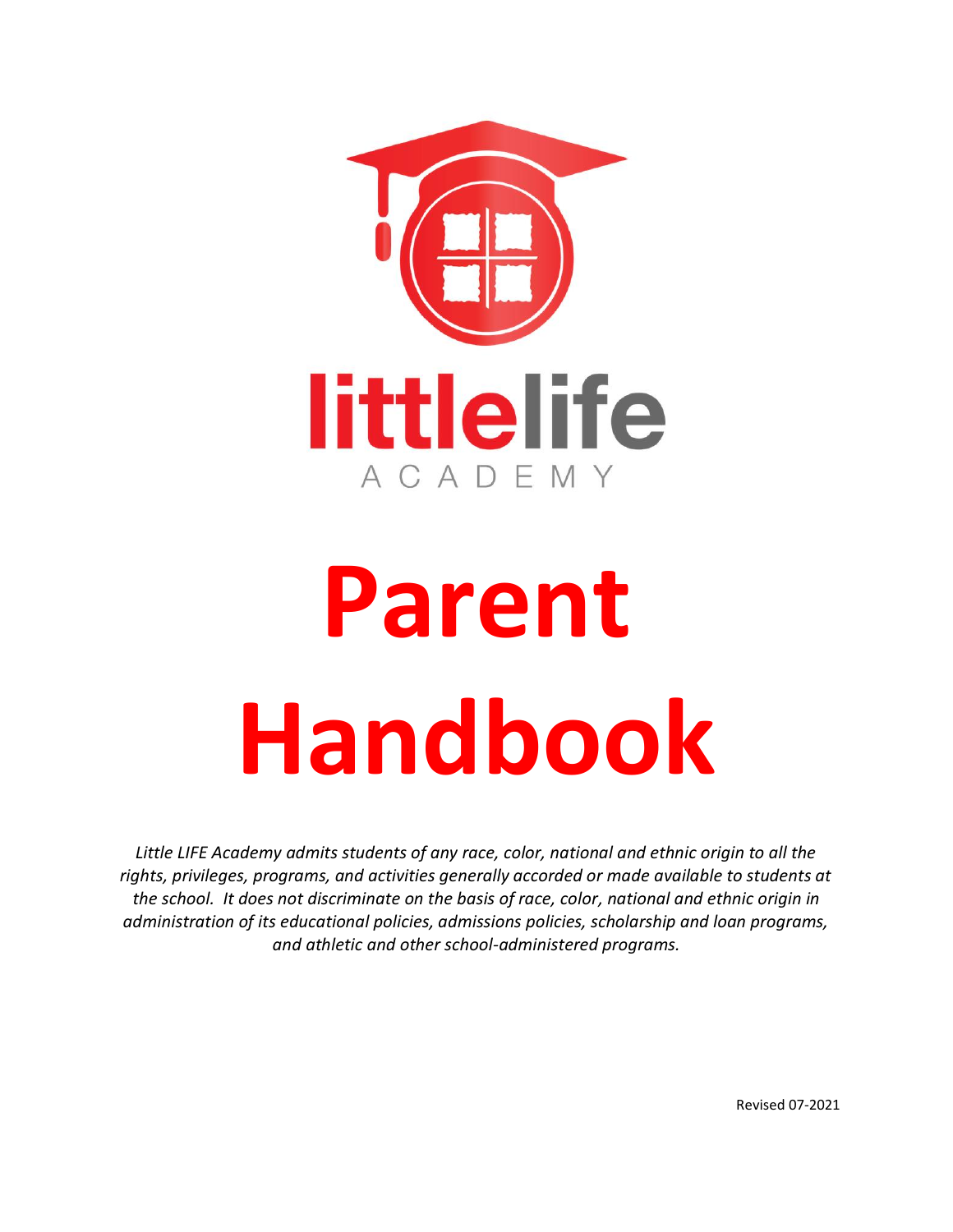

## **Vision and Mission**

Little LIFE Academy is a full-time, year-round, state-licensed child care facility that provides excellence in education along with a Christian foundation. LLA emphasizes *Making Great Readers* and nurtures both school readiness and a love for God and His Word. Our vision is to lead each child to pursue at all costs a passionate God-centered life.

#### **Services**

LLA provides age-appropriate activities and curriculum to help prepare the children enrolled to make positive and lasting impacts on their world. Educationally, there is an emphasis on school readiness and on *Making Great Readers*. Spiritually, the emphasis is on laying a solid and strong biblical foundation for life. The children are also provided with opportunities to serve and help others both locally and worldwide through various mission activities.

Snacks and lunches for the children are provided by their parents and sent to the Academy each day.

All activities and curriculum are conducted on-site; children will not be transported off-site.

Academy hours are 7:00 a.m. through 6:30 p.m. No before or after school care is provided.

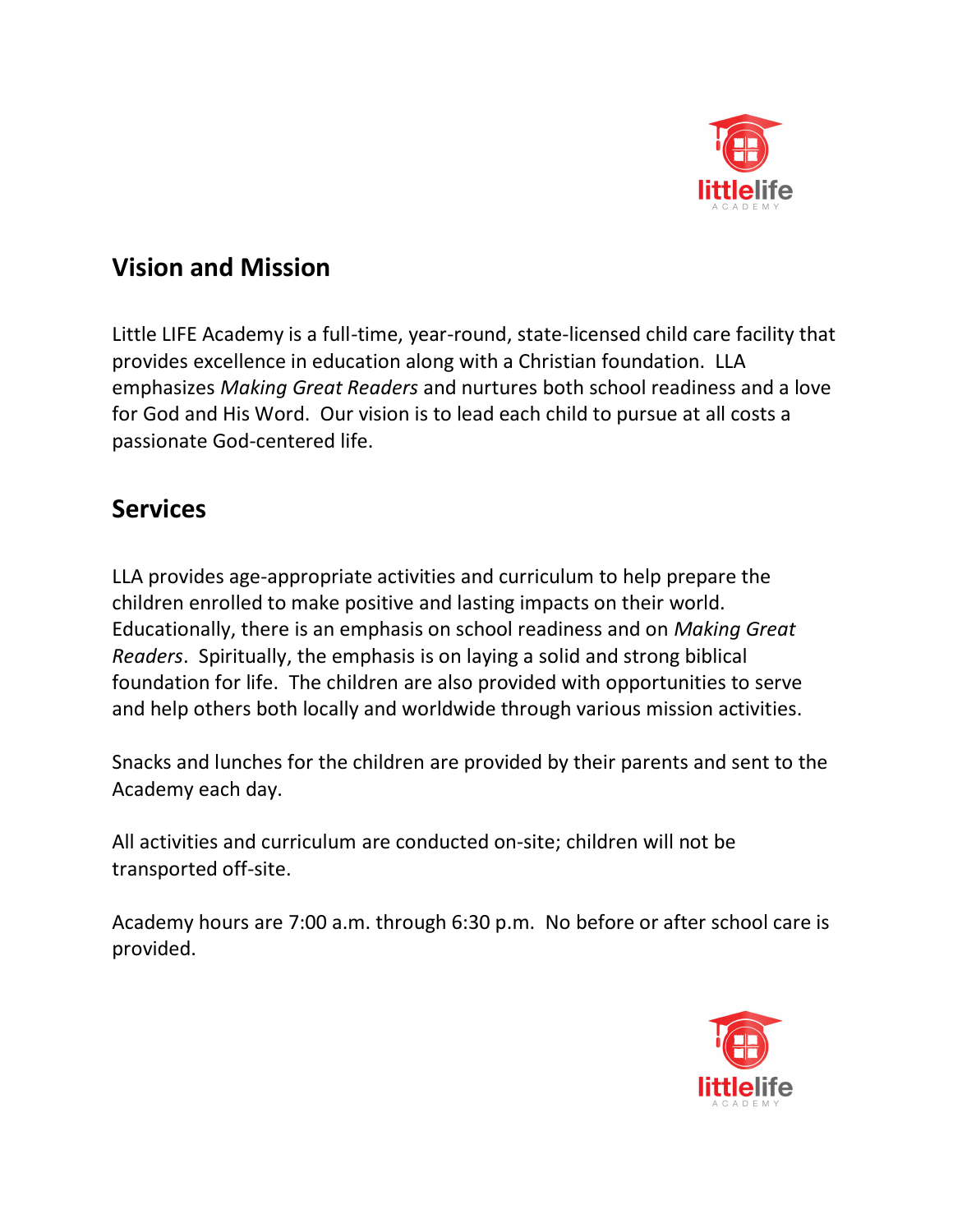# **Ages Served / Applying for Admission**

LLA seeks to enroll children of all races and cultures without discrimination and accepts children for the following classes:

- 2-year-olds (Lambs)
- 3-year-olds (Bears)
- 4-year-olds (Lions)
- Transitional Kindergarten, 5-year-olds (Tigers)

We welcome inquiries and visits, and any parent may apply for space for their child. The Director or Assistant Director will help with the application process. Before admitting any child, a determination must be made as to whether there is space available in that child's age group. Student/teacher ratios in our age groups are set in compliance with State regulations. If there is space for a child, the enrollment process may continue with the completion of appropriate paperwork and payment of the registration fee. If there is not space, the child may be placed on a waiting list.

## **Days and Hours of Operation**

Little LIFE Academy is open year-round Monday through Friday from 7:00 a.m. until 6:30 p.m. with the exception of closure dates for holidays, staff training, etc.

Closure dates are provided to parents each school year.



# **Educational Emphases**

Skills taught at LLA are based on what children need to learn to be ready for kindergarten. These include: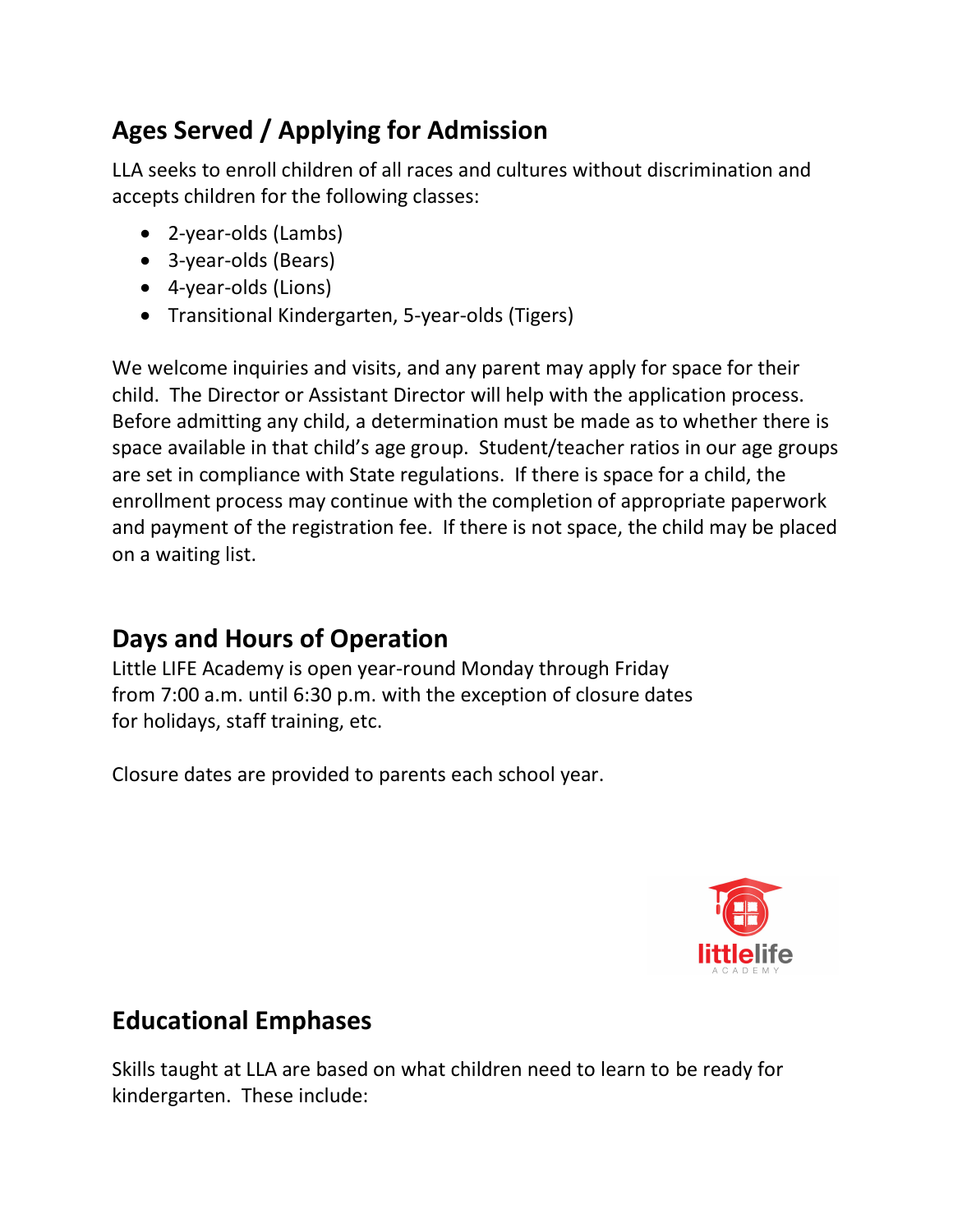- fine motor skills (writing, cutting with scissors, holding a pencil correctly, zipping and buttoning clothing, etc.)
- large motor skills (balancing, walking, running, skipping, etc.)
- literacy concepts (identifying front/back cover of book, letter/sound relationship, rhyming, story concepts, etc.)
- math concepts (number recognition, identifying basic shapes, counting patterns, sorting and classifying etc.)
- basic science and social studies concepts (exploring nature, making and testing predictions, learning about neighborhoods and community helpers, using maps, learning about other cultures, etc.)
- social skills (playing with other children, cooperating with teachers, sharing, selfcontrol, respect, following directions, etc.)

As LLA children work through learning these skills, many different types of activities are used. You will not see a lot of worksheets since we teach the skills using a more hands-on approach. For example, when practicing writing numbers or letters, your child may write in the air, in shaving cream, using finger paint, on a dry erase board or chalkboard, or even on their friend's back with their pointer finger. Many skills are also taught through center time, which to the children is playing; playing is how they learn. For example, while playing dress up, they learn about zipping and buttoning, and they learn spatial relationships when they play with blocks and build. Even our *Making Great Readers* program emphasizes movement and helps the children grasp letter sounds in such a way that they just think they are playing and having fun. As the children get older, you may see more paper and pencil activities as their fine motor skills get stronger. We will be teaching them to write making strokes from top to bottom as they write the alphabet letters.



#### **Educational Emphases (continued)**

Children learn some of the most important lessons in life when they play with others, lessons such as how to get along with other people, how to share, how to solve problems, how to work together. They learn how to be creative and to use their imaginations and the gifts and talents that God has given them. LLA staff members encourage and guide the children in developing their God-given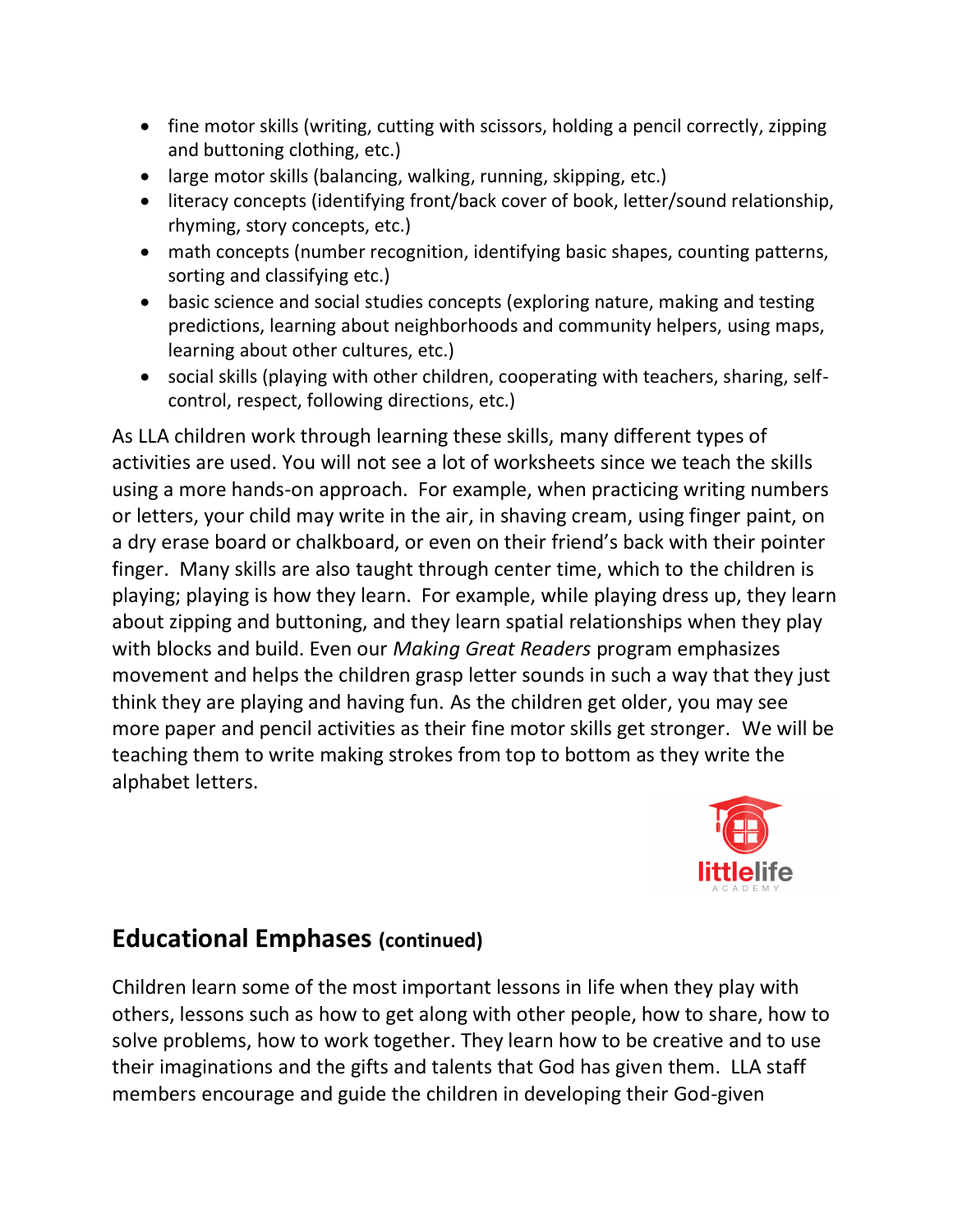strengths and help them with their weaknesses. Our desire is to help each child grow as God intended.

#### **Nutrition**

Parents provide snacks and lunch for their child each day. Please note: We do not heat lunches. If you wish to send a hot lunch for your child, please do so in a thermos.

Please share your child's food allergies/sensitivities upon enrollment or as you become aware. Children's special diets or food allergies are posted in the food preparation area and in the child's eating area. Food required by special diets must be provided by parents.

If a special diet is prescribed by a health care professional, a statement signed by the professional shall be on file at LLA and written instructions provided by the parent, health care professional, or a registered dietician. If the diet is not prescribed by a health care professional, written instructions from the parent must be on file at LLA. LLA staff members follow the emergency treatment plan for any child who has an allergic reaction.



#### **Peanuts**

As you consider enrolling your child at LLA, please note that we are **NOT a peanut-free center**. With all the varying groups that use our facilities, being peanut-free is not an option for us. Peanut products and products produced in non-peanut free environments are allowed at LLA.

# **Drop-off / Pick-up / Absences**

**Drop-off:**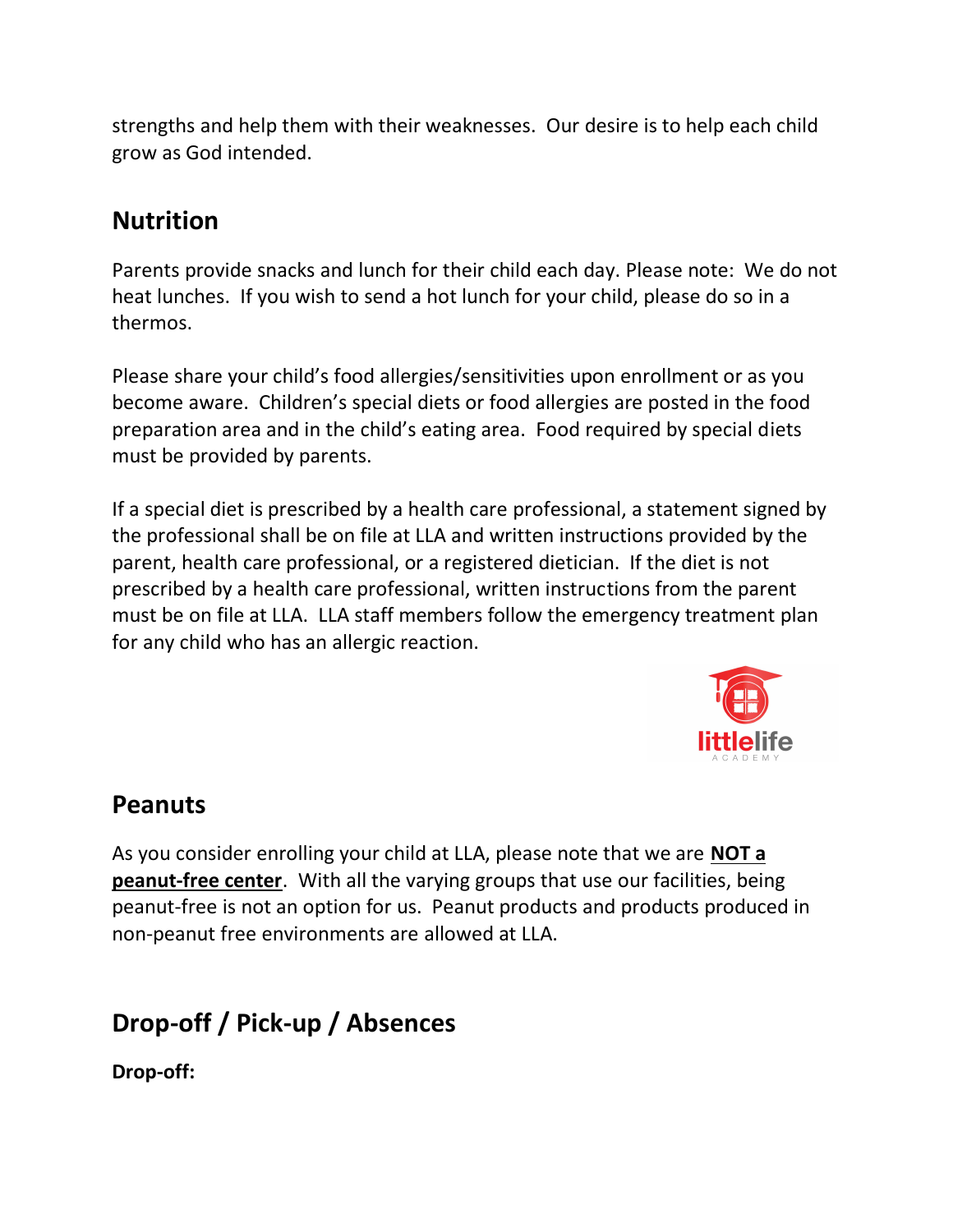Enter LLA through the KidLIFE entrance doors on the left side of the building. Use key fob to proceed through the double glass doors and accompany your child to the 2's classroom and leave him/her with the morning teacher, or accompany your child to his classroom (if you arrive after classes have split) and leave him/her with the teacher. ALWAYS sign your child in on the attendance chart located on the Dutch door of the classroom. Give your child's lunchbox to the teacher or place it in the refrigerator.

#### **Pick-up:**

Enter LLA through the KidLIFE entrance doors on the left side of the building. Use key fob to proceed through the double glass doors and continue to your child's classroom. Sign your child out on the attendance chart located on the Dutch door of the classroom. Check your child's mailbox and cubby and take home lunchbox, coat, materials, etc.

#### **NOTE:**

- Arriving by 9:00 a.m. allows children to fully participate in the day's activities.
- Please notify LLA in advance of planned **absences** and as soon as possible in the case of unexpected absences.



## **Parent Involvement**

We welcome parent participation at LLA! LLA appreciates parents providing the following items for their enrolled children:

- a healthy packed lunch daily
- a small blanket or covering for quiet time (optional: a small pillow/stuffed animal)
- a change of clothing to be kept here at LLA
- a water bottle labeled with name and date

Parents are offered the opportunity to attend bi-yearly parent/teacher conferences with their child's teacher, and may also participate at LLA in numerous other ways: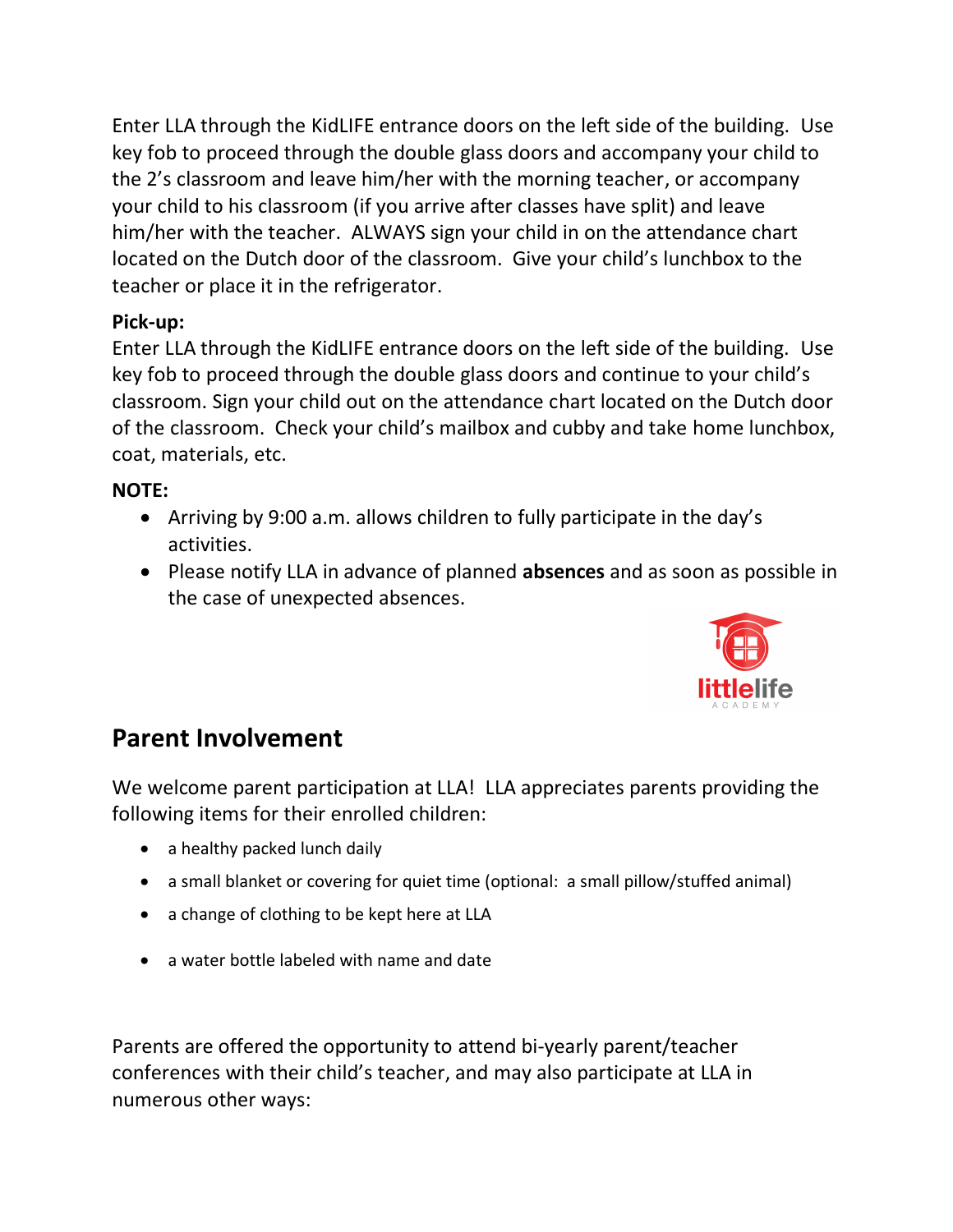• By joining us for weekly chapel

•

- By dropping in for lunch with their child
- By attending class events at LLA. These events include such things as the Christmas Celebration, Muffins for Mom, Doughnuts for Dad, and seasonal festivals
- By volunteering: reading to the class, sharing about jobs or hobbies that coincide with curriculum topics, helping teachers with tasks such as cutting and collating, etc.
- By participating in special learning/parenting programs offered
- By donating items such as tissues, paper towels, wipes, hand sanitizer, etc.

Any parent who has a question or wishes to file a complaint should contact Ellen Solbakken, Director at 704-312-1055 or by e-mail at [esolbakken@lifecharlotte.com](mailto:kshiels@lifecharlotte.com)



#### **Fees and Payments**

#### **Yearly Registration Fee:** \$100 (\$50 sibling)

May be paid by

- cash
- check (made out to LIFE Fellowship)
- online at<http://www.lifecharlotte.com/> Click the give icon in the top right corner and select "Little Life Registration" from the drop down menu

| <b>Weekly Tuition:</b> | \$224 (\$202 sibling)<br>Paid weekly through bank draft<br>Payments are made concurrent with week of care.                                                                                                                                                                                     |
|------------------------|------------------------------------------------------------------------------------------------------------------------------------------------------------------------------------------------------------------------------------------------------------------------------------------------|
| <b>Vacation:</b>       | Our fiscal year runs from August to July. If at least one<br>week's notice is given, each family may take one week (5<br>days) vacation time per fiscal year without being charged<br>tuition for the week. Any vacation weeks over the first<br>week will be charged at regular tuition rate. |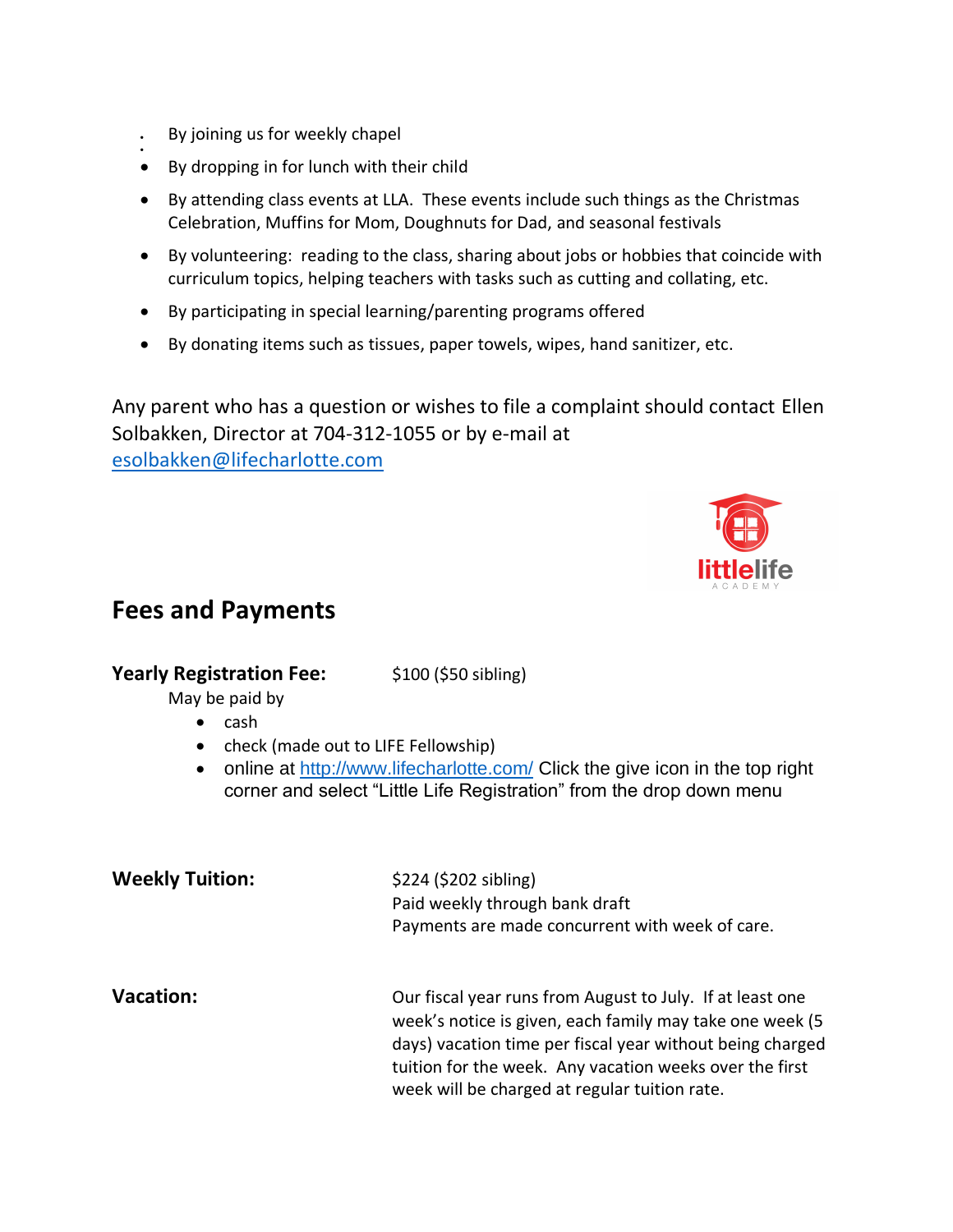**Late Payment /**

**Bounced Payment Fee:** \$15 first time / \$30 second time

**Late Pick-Up Fee:**  $$1/m$ inute starting after 6:35 p.m.

**Our tuition is figured on a 52-week year running from August to July, with one week of that time being allowed for vacation as stated above. Full fees are due each week regardless of attendance, illness, closure days, or holidays. If a family wishes to withdraw a child before the year is complete, a written notice of withdrawal stating the date and reasons for leaving must be submitted at least two weeks in advance of the withdrawal.** 



#### **Reporting Suspected Abuse/Neglect**

Any child care staff member who suspects a child has been abused or neglected must notify the proper authorities. This requirement applies regardless of where the abuse may have occurred, be it at the child's home or the child care center.

NC law requires any person who has reason to suspect child abuse or neglect to report the case to the Mecklenburg County Dept. of Social Services (DSS). The DSS telephone number is 704-336-3000. In addition to this, the person may also call the Division of Child Development (NCDCD) at 919-662-4499 or (800)859- 0829 to make a report of suspected abuse/neglect in a child care program.

Reports may be made anonymously; a person cannot be held liable for a report made in good faith.

If the abuse/neglect is suspected to have occurred at a child care center, the NCDCD will initiate an investigation along with the local DSS.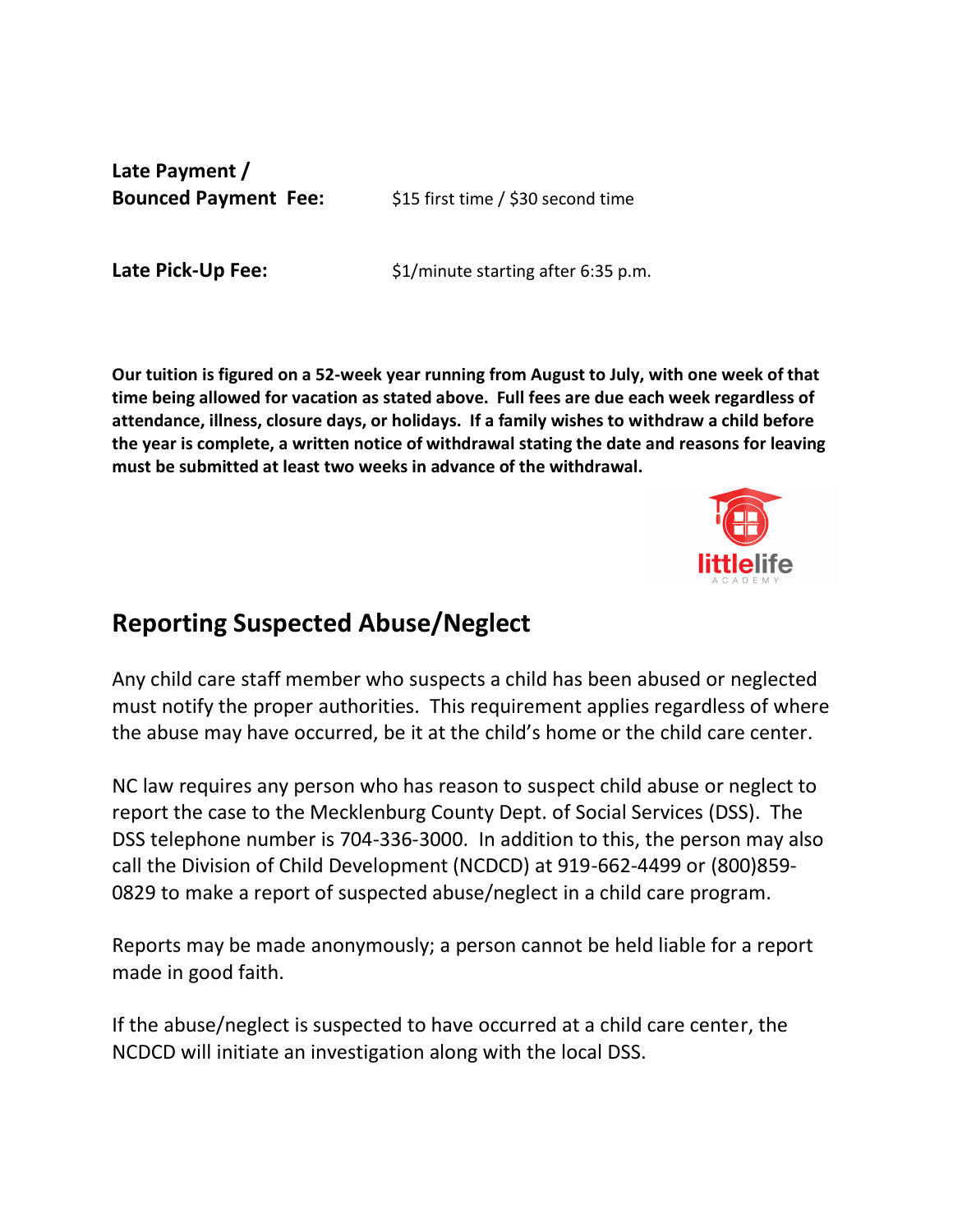More information on recognizing and reporting child abuse can be obtained at [www.preventchildabusenc.org](http://www.preventchildabusenc.org/) 

#### **Connect with Us:**

Telephone: 704-312-1055 Facebook: Little LIFE Academy Website: www.littlelifeacademy.org Email: esolbakken@lifecharlotte.com / awozniak@lifecharlotte.com



#### **Illness and Injuries**

If a child becomes ill at LLA, parents will be contacted. Parents or an authorized adult are asked to pick up the child as soon as possible. A sick child needs to be symptom-free for 24 hours before returning to school. This includes fever, vomiting, and/or diarrhea.

If your child is diagnosed with a communicable disease, please contact LLA so that other parents may be notified. Children with such diseases may return to school once their doctor has cleared them to do so.

Parents must complete medicine forms before a child may be given any medications, prescription or non-prescription. All medications must be in the original, labeled container. Prescription medications will not be given unless the child's name is on the prescription.

#### **Health Forms**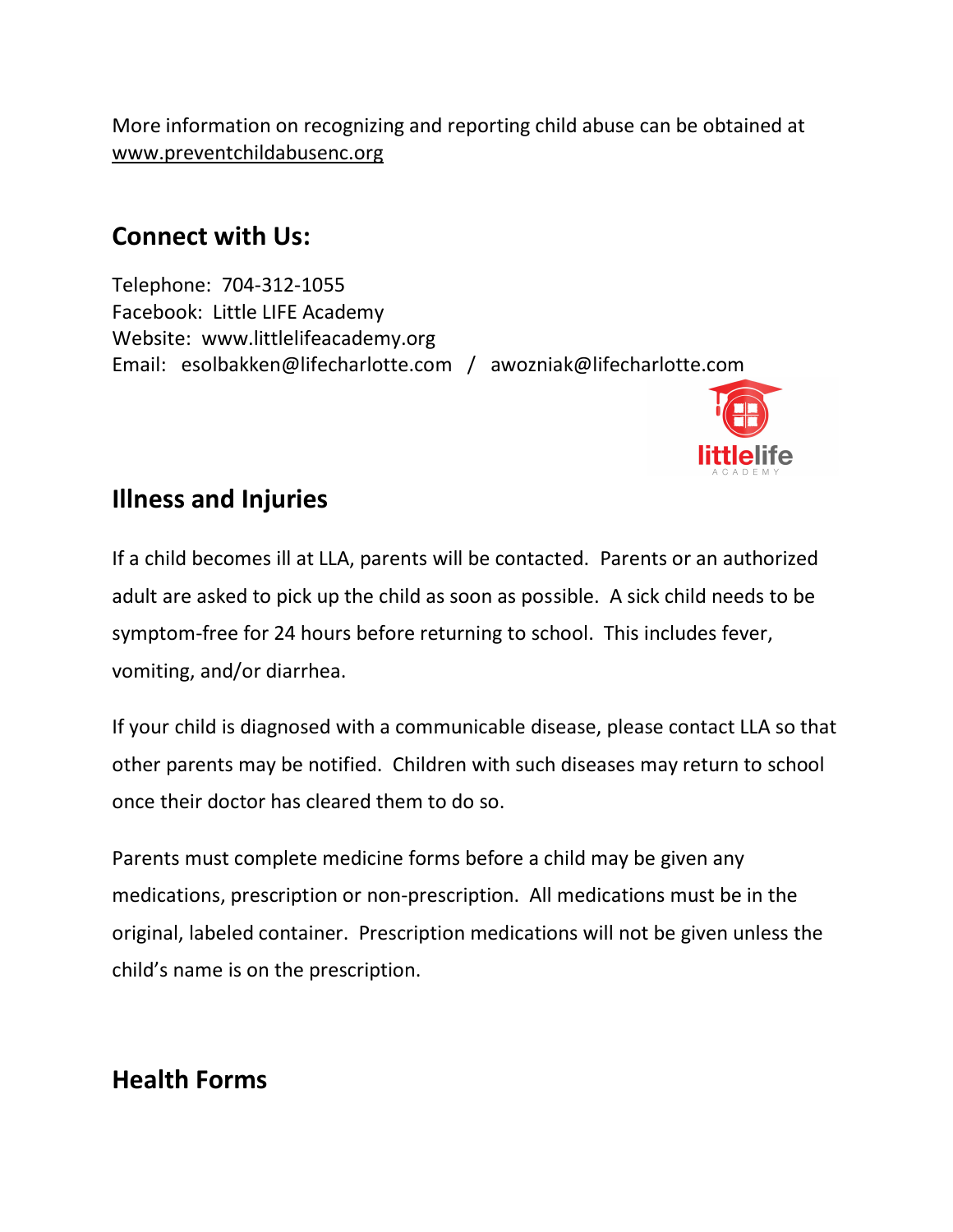- Children must have a current medical form on file.
- Immunizations must be kept up-to-date and on file as required by N.C. law.
- Parents are to include emergency contact information on their child's application form. This information indicates how to reach parents and/or other responsible adults in case of an emergency. It is the parent's responsibility to keep this information current.



#### **Discipline and Behavior Management**

To handle discipline and behavior, LLA uses such things as praise, positive reinforcement, encouragement and reward, modeling of appropriate behavior, modifying the environment to prevent problems from occurring, listening, providing alternatives, and natural and logical consequences. We treat children respectfully and explain things to them in a developmentally-appropriate manner. We use short supervised periods of time-out sparingly and remain consistent in our behavior management program. A detailed *Discipline and Behavior Management Policy* is provided in each child's enrollment paperwork.

## **Birthdays and Special Occasions**

We love to celebrate special occasions with your child. If parents would like to send treats for their child to commemorate a special event with the class, they are welcome to do so. Please coordinate with your child's teacher to plan a time for the celebration.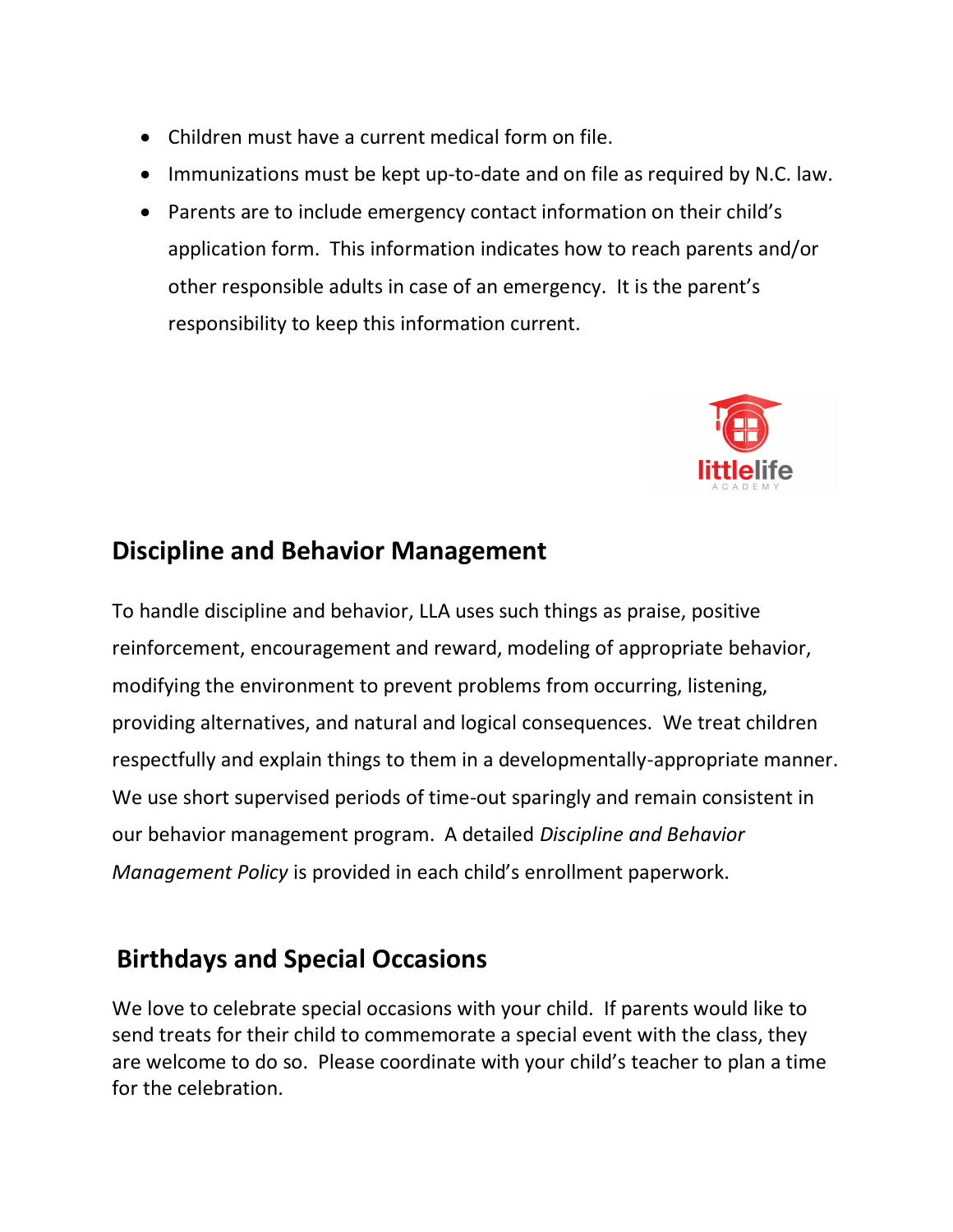If parents choose to send food items in for a celebration, these items must be commercially made. We suggest doughnut holes or mini cupcakes as a good treat; children can enjoy either of these without the waste that often comes when full-size cupcakes are brought. Parents are welcome to join the celebration as well if their schedules permit.



## **Toilet Training**

Teachers at LLA work to coordinate toilet training efforts with those of the families. There is no pressure on the child, but opportunities are given for the child to use the bathroom. There are regular times for trips to the bathroom, but there is never pressure or punishment connected with these times. Throughout the day, "accidents" may happen and these are handled by adults encouraging children to change their own clothes when possible in order to build self-help skills. "Accidents" are never handled by shaming or embarrassing the child.

Note: Children entering any class other than the Lambs (2-year-olds) must be toilet trained.

## **Rest Time**

Children at LLA rest for two hours per day. Children may bring a blanket and/or stuffed animal for rest time. This time helps the children rest their physical bodies, unwind emotionally, practice self-control, and stay healthy and alert during afternoon activities.

# **Weather**

In case of inclement weather, please regularly check your e-mail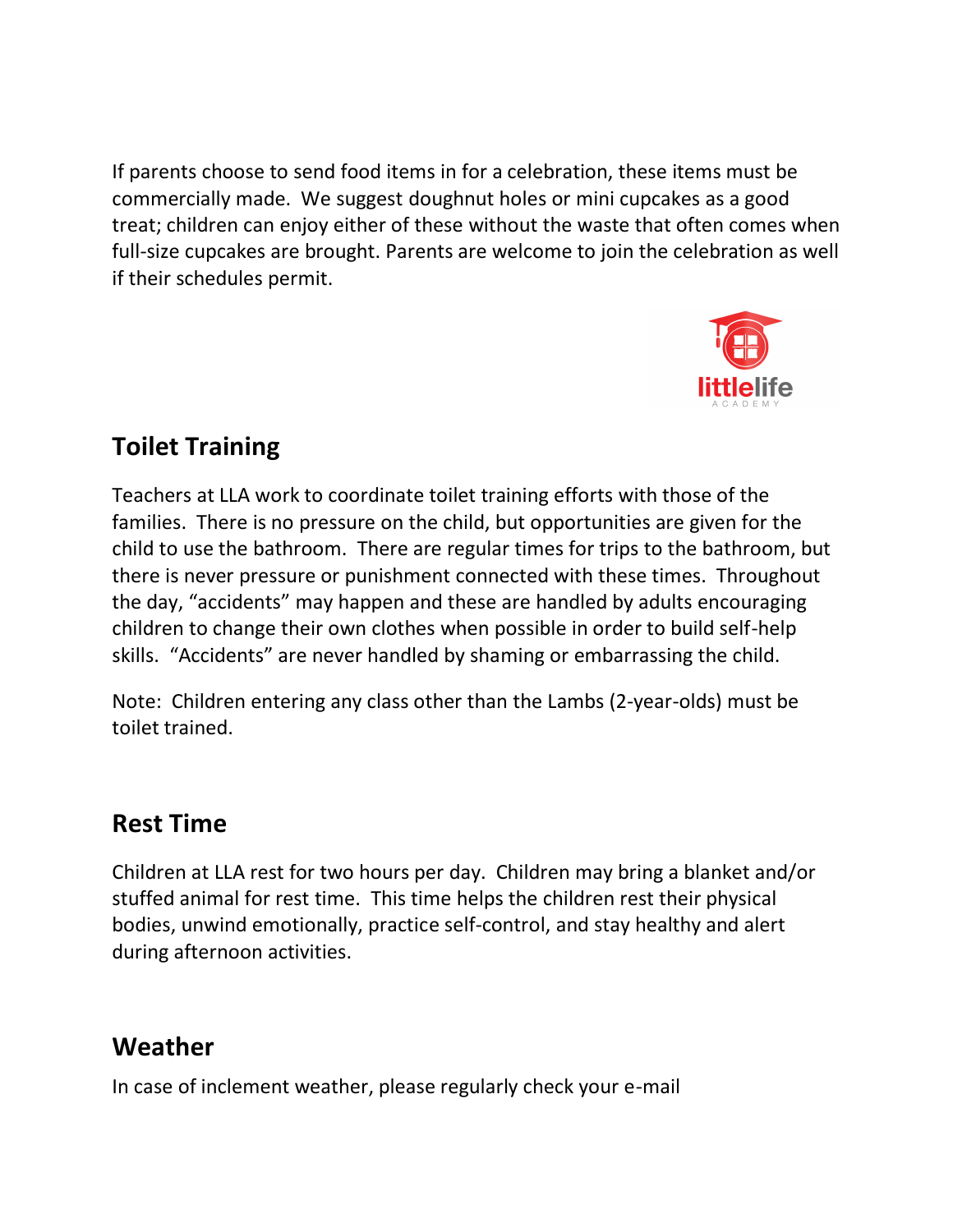as well as the Little LIFE Academy Facebook page for any notices as to whether or not LLA will open.

All decisions regarding closing or opening will be made in light of conditions in our area; safety will be our primary concern.



#### **Little LIFE Academy…A Typical Daily Schedule**

**6:30am – 8:45am** Morning Arrival and Center Free Play - self-help skills by putting away lunch box and personal items in their cubbies then children can choose from: puzzles, games, books, dress-up, cars & more

**9:00 – 9:15** Morning Calendar Time/Circle time -learning days of the week, months of the year, counting, and daily math

**9:15 – 9:30** Daily Bible Story time -Children will hear a daily Bible story and learn a verse

**9:30 – 10:20** Center Time May include: math, language development, dramatic play, crafts, and writing & and reading readiness skills.

**10:20 – 10: 40** Morning Snack -learning how to eat healthy foods and they also get to interact with their friends in conversation

**10:40 – 11:00** Story Time -learning print concepts and reading readiness skills, like: front of the book, title page, characters, sequencing of a story

**11:00 – 11:45** Playground or Gym Time -gross motor skills: climbing, running, balancing, and interpersonal skills as they talk and play with other children

**11:45 – 12:00** Wash Hands and Prepare for Lunch -learning good hygiene habits

**12:00 – 12:30** Lunch -eating a balanced diet, good table manners, talking with our friends

**12:30 – 1:00** Clean up from Lunch/Bathroom/ Put Cots Out -self-help skills of cleaning up and putting our lunchboxes away

**1:00 – 3:00** Nap Time/Quiet Time -rest and quiet time is good for our bodies and our brains

**3:00 – 3:30** Quiet Time and Afternoon Snack/Bathroom

**3:30 – 4:30** Playground Time or Free Play in Centers

**4:30 - 6:30** Playground Time/Free Play Centers/ Story Time/ Packing Up to Go Home

**(This is a sample schedule ONLY. Each class will have their own schedule.)**